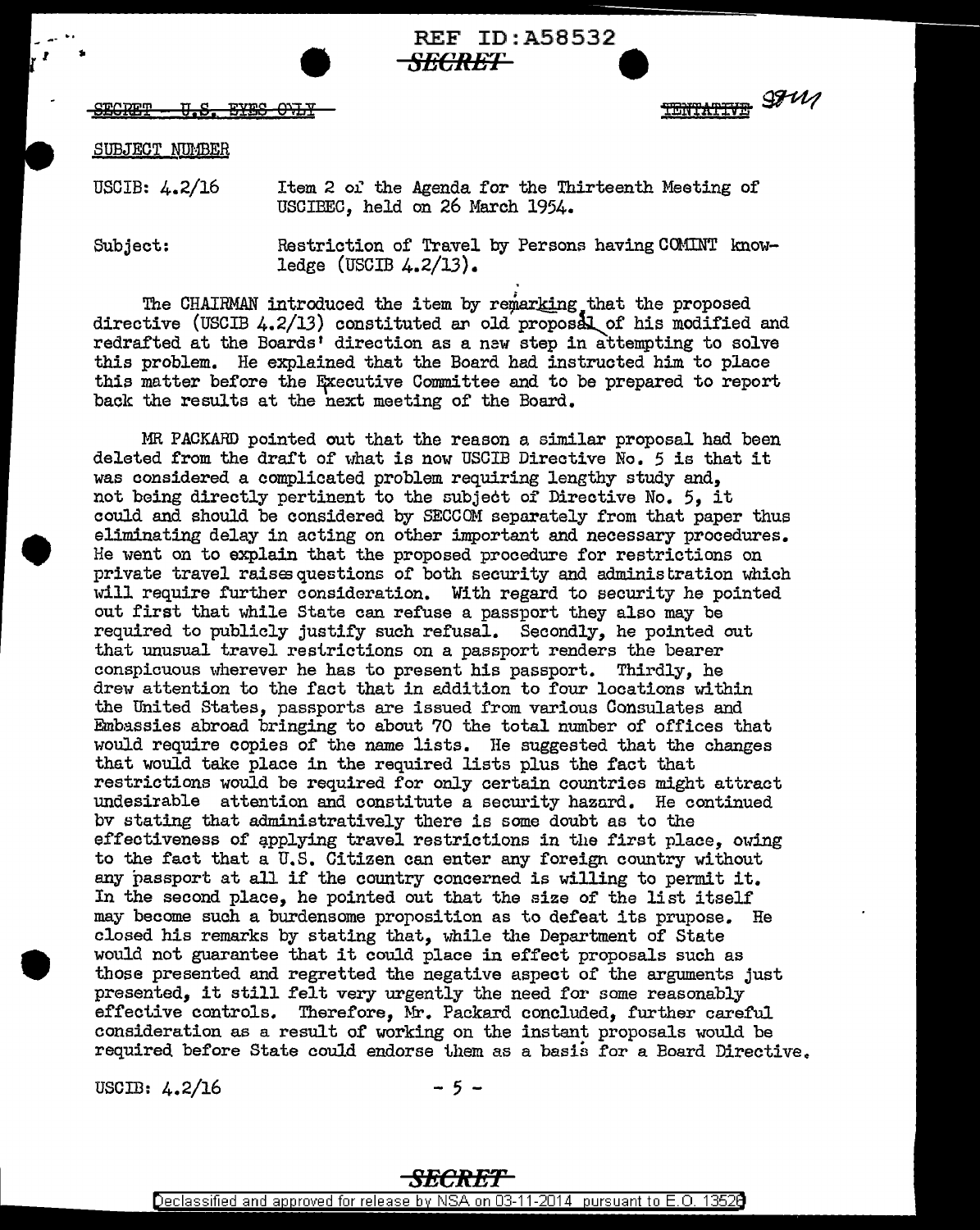## <del>U.S. BYBS ONLY</del>

USCIB: 4.2/16

The CHAIRMAN agreed that Mr. Packard had presented some cogent arguments against the proposal under consideration. He then asked if it is not true that Embassies and Consulates refer to Washington before issuing passports.

e:A58532

MR. PACKARD replied that it is not true.

The CHAIRMAN then pointed out that the proposal at hand does not envisage that the lists to be supplied would contain in them the travel restrictions to be applied to each individual. He explained that it is intended that such restrictions be a matter of decision in each case when occurring. He went on to say that he would like to emphasize the fact that the purpose of the proposed directive is to minimize the likelihood of another Anderson case. He said that he recognized the fact that willful violation of travel restrictions would be impossible to preclude effectively.

There followed a brief and inconclusive discussion of what might have happened in the Anderson case if the proposed directives had been in force.

In the discussion that followed it was agreed that the objective of the proposed directive is acceptable but that modifications to meet the practical difficulties involved are required.

MR. PACKARD said his Department would like to work further on the proposals to see if, with the modifications required, it is still worth pursuing.

 $LT.$  COLONEL LONG pointed out that the Army can't police everyone that goes through ASA and then becomes a civilian. He said that the Army is working on a study to see if arrangements can be made to discharge cleared people within the U.S. thus providing a "cooling off" period from their foreign enthusiasms. He suggested that the Committee adopt a policy amendment to the instant proposals providing that Member Agencies will not allow people with COMINT knowledge to accept employment outside the continental U.S.

The Committee consensus was to the effect that such a provision might not be enforceable and that no action should be taken on it at this time.

*SECRET* 

 $\text{USCIB:} \quad 4.2/\text{16} \qquad -6 -$ 

~ ~-:C/ •df't.-~P ~ *v:.,,..;---* ~;>~¥